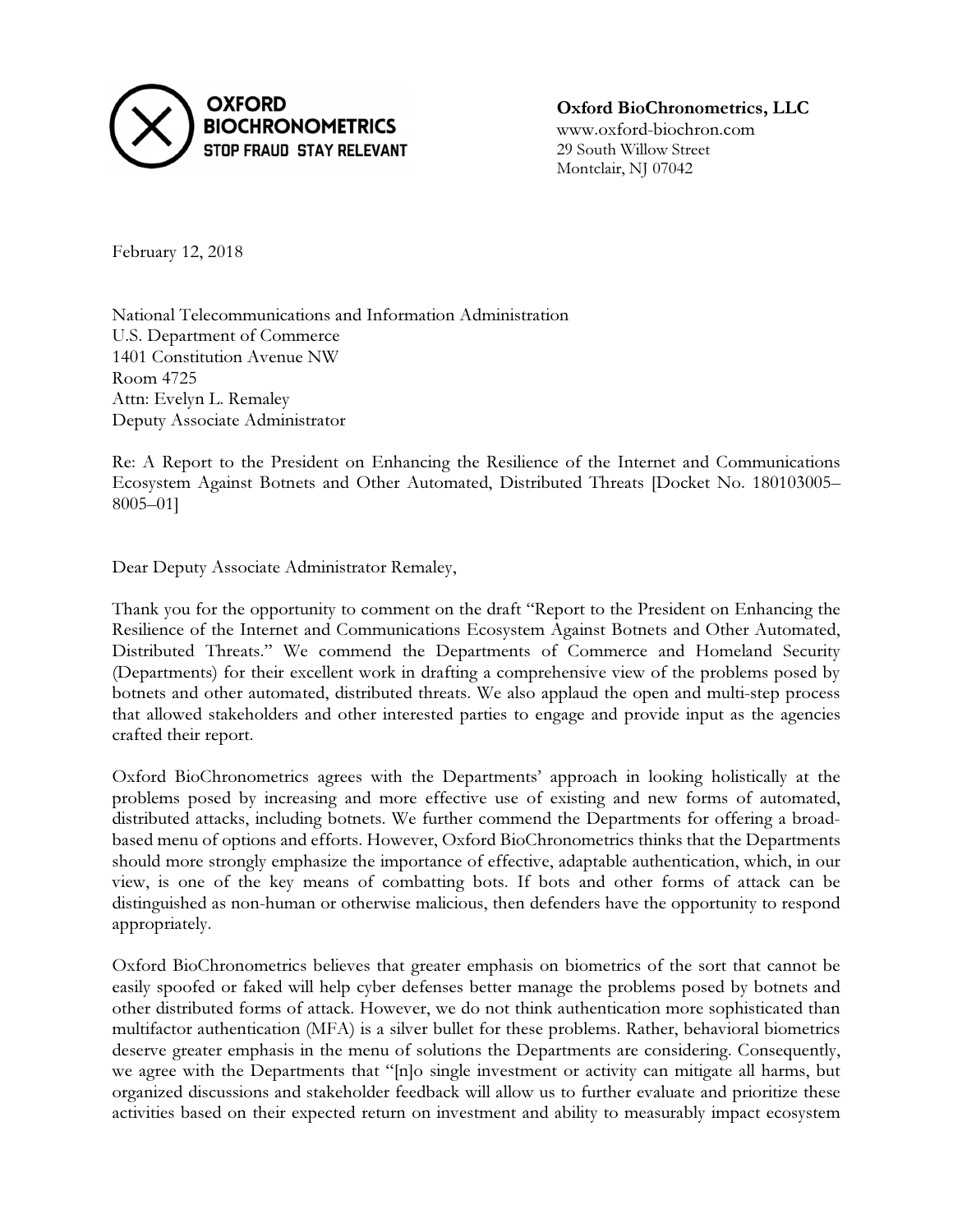resilience." We believe that a summary of how our technology works may prove useful for the Departments.

## Oxford BioChronometrics' Background

Oxford BioChronometrics is a cybersecurity company that provides a proven new way to protect digital assets – from ads to networks, individuals to communities, in the advertising, finance and health industries. The company emanates from the University of Oxford Software Incubator, and the University still owns a stake in the company. Put simply, our technology measures life signs (behavior) over time, in real time:

 $Bio=Life$  $Chrono = Time$  $Metrics = Measurements$ 

The background of our tech team has been cybercrime and protecting applications such as internet banking from advanced bots. This enabled us to get lots of experience with the most sophisticated bots and botnets around – experience that is kept current by wide use in the field of advertising, which is overrun with bot fraud. Using sophisticated behavioral biometrics, we help companies do the hard work of detecting humans (as opposed to bots), which saves companies billions of dollars in costs associated with fraud.

## Technology

Oxford BioChronometrics places our analytics code on the server or site to be protected and can stream behavioral data to the backend. Focusing on behavior, not past performance or identity, over 1000 browser quirks, properties and features are collected, from client specific settings like keyboard layout, time zone, languages, color depth, etc. to movement patterns, to CPU speed and device ID. Analyzing all of these together against a statistical model creates a behavioral profile which can be used as an implicit authentication of the user as a human or non-human, including exactly what type of non-human actor is attempting to access the digital asset (site, page, ad, etc.).

#### Why Botnet Detection is Difficult

Most solutions rely, in part, on past performance of an Internet Protocol (IP) address. An IP address can represent a single device on the internet, but it can also be a proxy server for a company, or a router's IP address for a family. All devices linked to the internal network using WiFi communicate to the internet through the router and thus are using the IP address of the router. For a family using the same router, and the son or daughter has a mobile phone with some software installed on it, like a free game from the store which runs ads in the background, that device gets infected with adware. This means that the family IP address has both bots (from that compromised device) and humans (from the other devices) viewing ads. This also can be true for 4G networks with lots of devices sharing a (gateway) IP address, Wi-Fi hotspots at restaurants, etc. where a mix of devices connect to the internet. So, using an IP address to identify botnets will likely have mixed results, which means filtering by IP addresses is simply ineffective and will always be so, especially as botnets continue to infect the devices of an uninformed or unaware user.

#### Strategies for Bot Detection

We start with our collection code – a call to an encrypted JavaScript. The encryption prevents bots from changing the JavaScript code using find & replace before the page is loaded and executed in the browser. The JavaScript code will perform technical tests which validate fundamental characteristics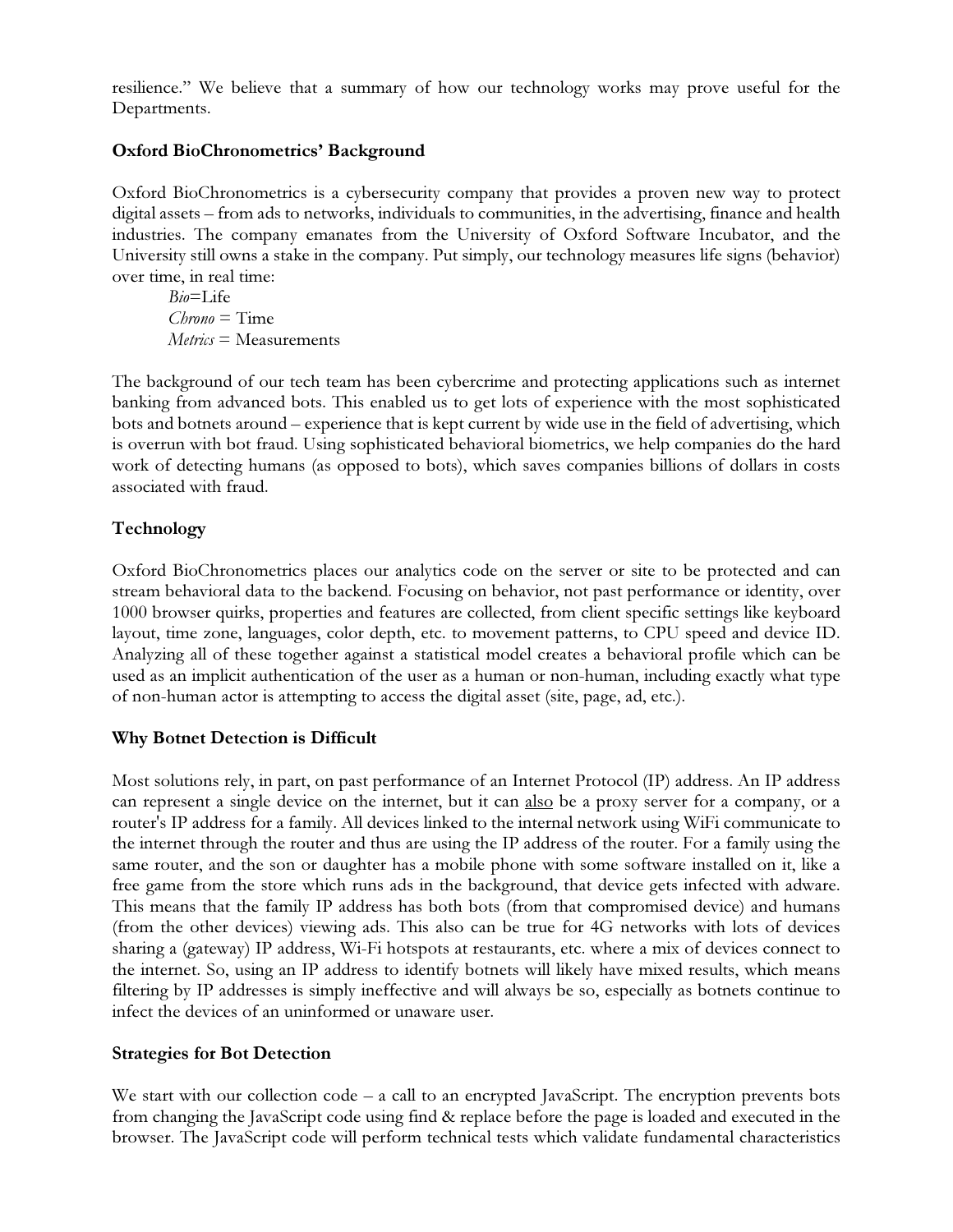of the client and browser. A way we like to think about how this works is suppose one is talking about cars, say, a Ferrari. It may look like a Ferrari, and others may tell you it's a Ferrari, but our technology can see if it's actually a Volkswagen. In that vein, our script will not ask what brand and/or type car it is, instead it measures the length, width, weight, number of cylinders and wheelbase, etc. and from these numbers we are able to infer which brand, type, or year it really is.

Our tag enables us to determine whether the page has been viewed by human or bot based on characteristics which bots do have and humans do not have. For example, headless browsers (browsers without a graphical onscreen window) have certain intrinsic characteristics which can be detected, as the rendering of graphical items works differently. Moreover, our tests will work on any type of device or page, static AD, dynamic AD, video, in-app on mobile phones, tablets, (using web view), or in a browser on a desktop, laptop or tablet.

Bot networks tend to target high-volume areas in order to make the most money through fraud with as little effort as possible. Bots that are able to view an ad (impression), click on the ad (click-through) and then fill in a form (conversion) are sophisticated bots which are expensive to develop. They are well-designed for conducting fraud, as their sophistication makes them expensive to detect. Their developers invested a lot of time to try to make the bots behave like humans. Of course, every time a botnet is taken down, or bad traffic is blocked, the same or new bots owners will come back with more sophisticated bots.

In order to address this, an end-to-end continuous study should be conducted. This would allow the measurement of the number of impressions, click-through rate and the moment of conversion at the confirmation page. Such a study will enable Oxford BioChronometrics to see and track bots through the process. It would also enable us to track and detect new advanced bots which are able to fraudulently engage in the entire advertising chain, from impression to conversion.

#### General Methods of Detecting Bots

Detecting non-human internet traffic requires the simultaneous application of a range of techniques, to ensure that coding, sensor, statistical or extrapolated data are free from module or systemic errors. The premise upon which detection occurs relies on empirical evidence of the behavior (or functional capabilities) of the human or bot device requesting the ad impression, as opposed to any previously compiled device or IP-address black-list or, Bayesian probability model based upon speed, time or geo-location. This detection takes the form of a series of tests that the device will encounter as part of its normal execution path in loading the ad-impression. If any of the tests fail, it becomes an indicator of the limitations of the bot-device.

Through significant prior observation (bot-device traffic in the range 10^9), Oxford BioChronometrics knows that bot-devices employ only the minimum necessary capabilities to register an AD impression, due to the combined economics of ad impression volume pricing, CPU processing power & network traffic costs. Because the volume necessary to create a small economic benefit is extremely large, the bot-device must limit the CPU and network traffic that it generates to a minimum, as otherwise it cannot create a net economic benefit to the operator of the bot-device.

It does this by using Reduced-Function JavaScript engines and significantly older virtualized web browser versions. Sometimes it will skip executing embedded URLs or JavaScript code-blocks altogether during the loading of an ad-impression, if it does not believe these items are relevant to acquiring the ad-impression economic benefit. For this reason, Oxford BioChronometrics introduces specially crafted URLs and JavaScript code-blocks into our SecureAd code (which would always be executed by a human-device), that allow us to test a variety of different bot-device capabilities, from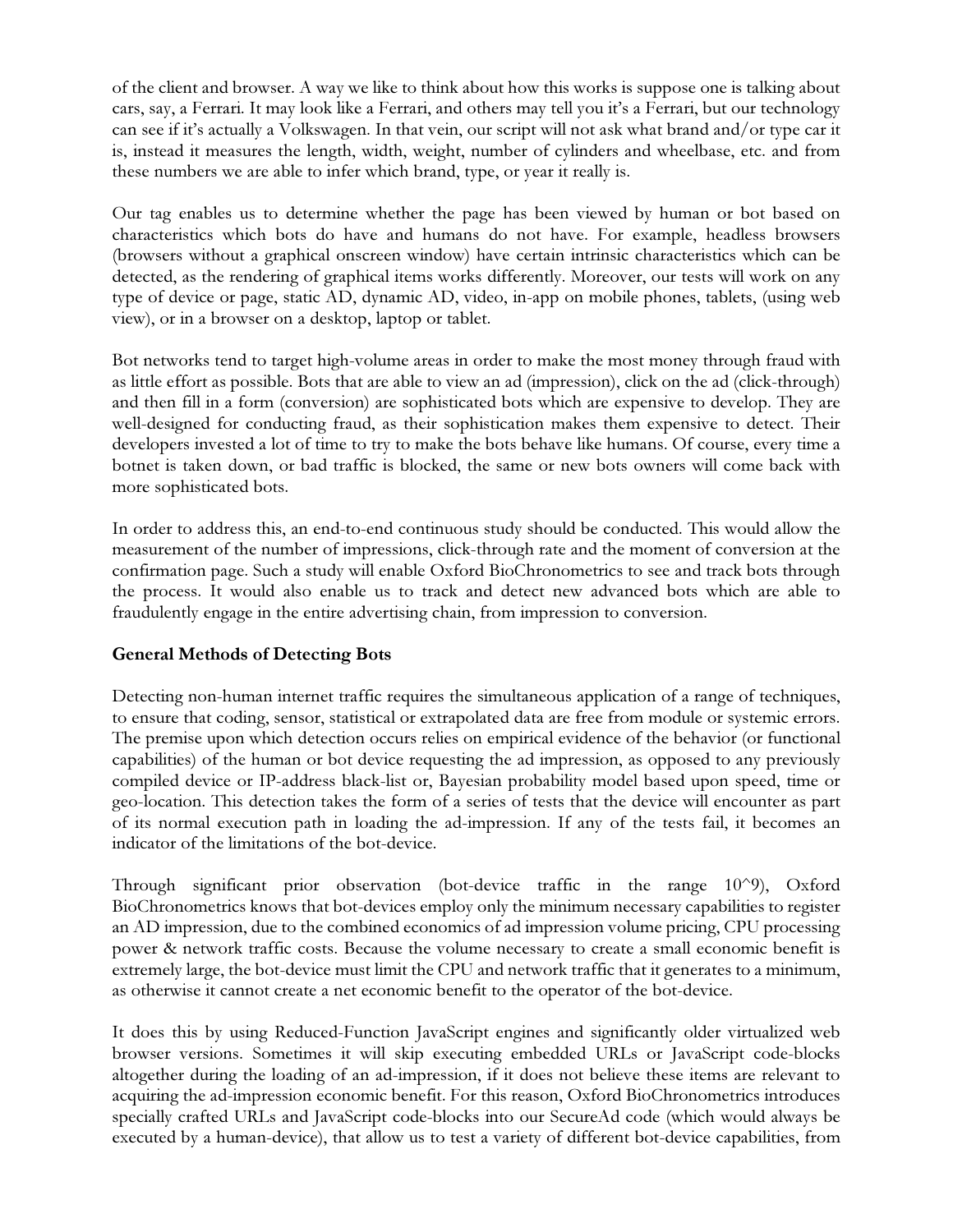which we determine if the ad-impression was initiated by a human-device or a bot-device, and if a botdevice, what type.

# Other Considerations

Oxford BioChronometrics would offer the following additional observations for the Departments to consider:

- Substantive evidence of the efficacy of our detection algorithms is provided through a series of validation models that ensure the detection is accurate. Unrelated non-human traffic characteristics are chosen that, on their own, are not sufficiently strong enough to enable detection, but can corroborate predetermined detection data sets and provide strong proofof-correctness models. These might include combinations of the distributions of user agents, ip addresses or CPU performance models, etc.
- When we analyze the occurrence of IP addresses (i.e. the number of times we see a specific IP address), we see that daily single-use IP addresses are more often found in human traffic than in non-human traffic, reflecting that real traffic is naturally more varied than artificial traffic. However, traffic sourced from a botnet, as opposed from a few bots running on a small server farm, would start to display the same (or close to) the natural variance of human traffic, depending on the ratio of the size of the botnet to publisher's web traffic volume.
- What might betray the almost-human like traffic (as being truly non-human), is the distribution of local CPU performance metrics across the traffic. Human traffic distribution should spike at 4-12 milliseconds for a specially crafted block of jCript JavaScript and also again at 325-350 milliseconds, while non-human traffic shows a relatively linear distribution without these outliers.

# Third Party Validation

 $\overline{a}$ 

Oxford BioChronometrics' approach to authentication has been validated by a number of third parties, including:

- NATO: Oxford BioChronometrics was singled out in the NATO Defense Innovation Challenge<sup>1</sup> for its technology to detect the "weapon of choice" for state-sponsored cyberattacks, known as Remote Access Trojans. Such attacks are otherwise undetectable by other technology until after they have happened. The company's unique ability to analyze behavior in real time, which it calls its Human Recognition Technology, can be used to protect digital assets of all types, whether they are complex secure networks or digital advertisements.
- **Method Media Intelligence:** In a recent independent, blind comparison test by ad fraud researcher Shailin Dhar of Method Media Intelligence<sup>2</sup>, Oxford BioChonometrics was named "the best performing ad fraud detection solution" by detecting 91% of all bots – more than twice as effective as the market leader.

Additionally, an Oxford BioChronometrics' study<sup>3</sup> was cited in a letter<sup>4</sup> sent by Senators Mark Warner (D-VA) and Chuck Schumer (D-NY) to the Federal Trade Commission (FTC) regarding the size and scope of digital ad fraud.

<sup>1</sup> http://oxford-biochron.com/oxford-biochronometrics-wins-nato-defense-innovation-challenge/

https://www.ncia.nato.int/NewsRoom/Pages/170404-NITEC17-Innovation-Challenge.aspx

<sup>2</sup> https://www.slideshare.net/ShailinDhar/mystery-shopping-inside-the-adverification-bubble

<sup>3</sup> https://oxford-biochron.com/downloads/OxfordBioChron\_Quantifying-Online-Advertising-Fraud\_Report.pdf

<sup>4</sup> https://www.warner.senate.gov/public/index.cfm/pressreleases?ID=2754B7B1-5B12-4CE8-BE26- 3BAE7A8B6142